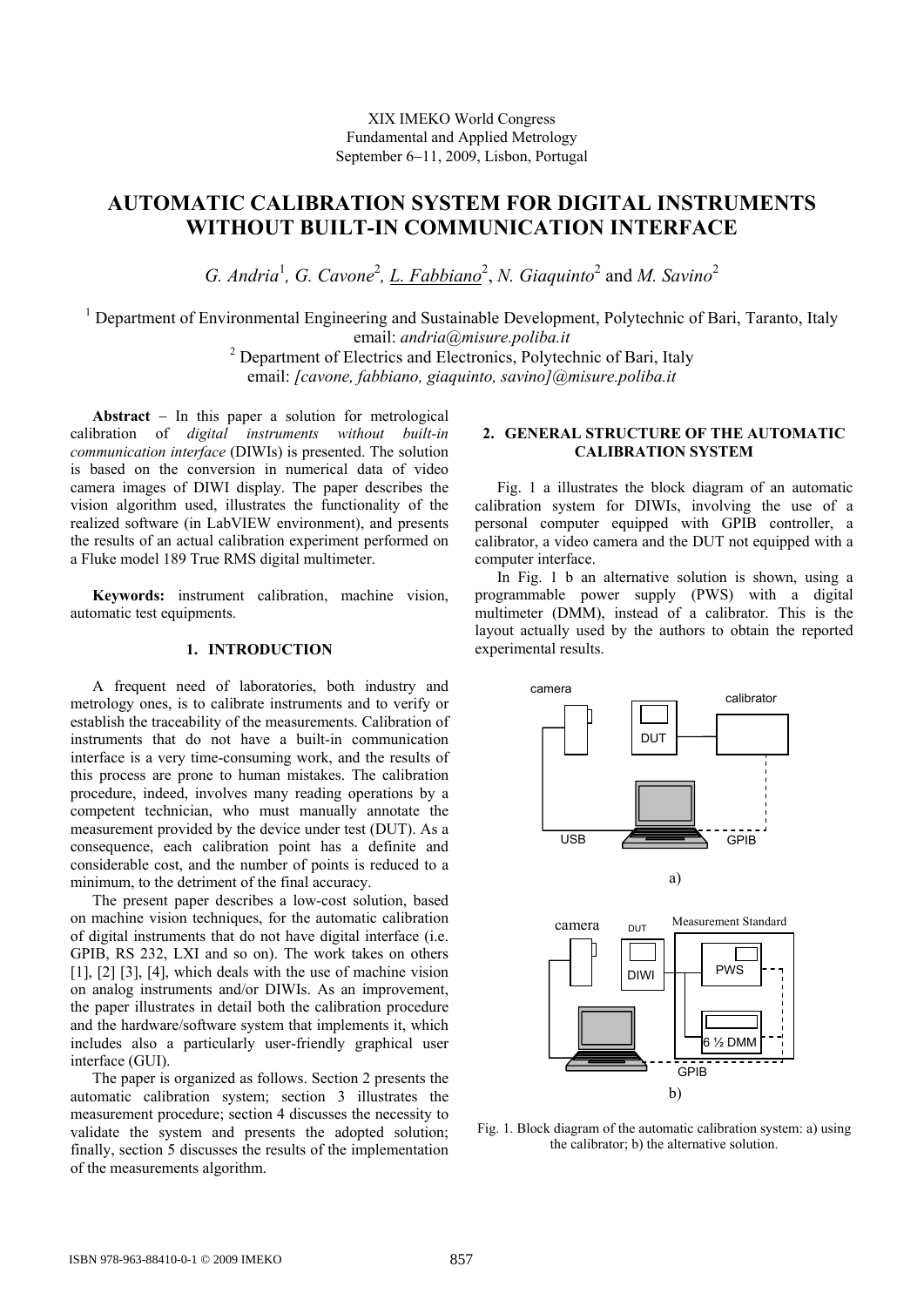Indeed, even if under many respects the layout of Fig. 1 a may be preferable, the adopted solution is suitable for a larger number of laboratories, since DMMs and power supplies are much more common than calibrators.

The actual calibration system has been realized with a set of low-cost hardware components, consisting in a Windows-based personal computer (PC) equipped with GPIB controller, a webcam (Philips ToUcam Pro II PCVC 840K), a programmable Power Supply (Agilent E3631A), a programmable DMM (Agilent 34401A). and a Fluke 189 True RMS Digital Multimeter [5] as DUT. This particular instrument has been chosen as a DUT because it has a standard LCD, like many typical DIWIs, but it is actually equipped with an RS-232 interface. This allowed the automatic validation of the actual calibration system, described in Section 4.

As regards the software part of the calibration system, it has been realized entirely in LabVIEW<sup>®</sup> environment, making use of *NI Vision Assistant* ver. 8.2.1, and *NI-IMAQ for USB Cameras* 1.2.0 driver.

#### **3. CALIBRATION PROCEDURE AND SOFTWARE**

The errors in the calibration procedure should be identified and quantified to get the estimation of the calibration uncertainty. The *Test Uncertainty Ratio* (TUR) is defined as the ratio between the uncertainty of the DUT and the estimated calibration uncertainty. So, in our case, the measures obtained by the DMM  $(6\frac{1}{2} \text{ digit})$ , compared with the DUT measures (4  $\frac{1}{2}$  digit display), can be considered as reference values because it was verified that the TUR is greater than 5 [6].

The set of measurement points for the calibration procedure of the DUT has been chosen according to the G*uidelines on the Calibration of the Digital Multimeters* [7]. The calibration procedure is conceptually easy to understand: by applying a known input, coming from the PWS, it is possible to calculate the error of the DUT

$$
E_x = V_x - V_c \t\t(1)
$$

where  $V<sub>x</sub>$  is the voltage measured by the DIWI (which is acquired by means of webcam and machine vision), and  $V_c$ is the voltage measured by the DMM (which is acquired via GPIB interface).

In the automatic calibration procedure, whose flow-chart is shown in Fig. 3, there are three key phases:

- 1. adjustment phase;
- 2. measurement phase;
- 3. data storing phase.

The first phase consists in a step of (manual) alignment of the webcam with the DUT display, a step of preliminary image acquisition (with the video camera set for acquiring 32-bit RGB images), a step of processing/recognition of the image converted at 256 gray levels, and a last step of definition of the *region of interest* (ROI), a rectangular shaped area that defines the application of the Optical Character Recognition (OCR) algorithm.



Fig. 3. Block diagram of calibration procedure.

The ROI is easily selected with mouse-dragging. Firstly, the coordinates of the global rectangle of interest must be identified (Fig. 4); afterwards, all the rectangles that edge each digit displayed (Fig. 5) must be drawn. The relevant data are transcribed by the software in the ROI descriptor (Fig 6).



Fig. 4. ROI – global rectangle.



Fig. 5. ROI – single digits.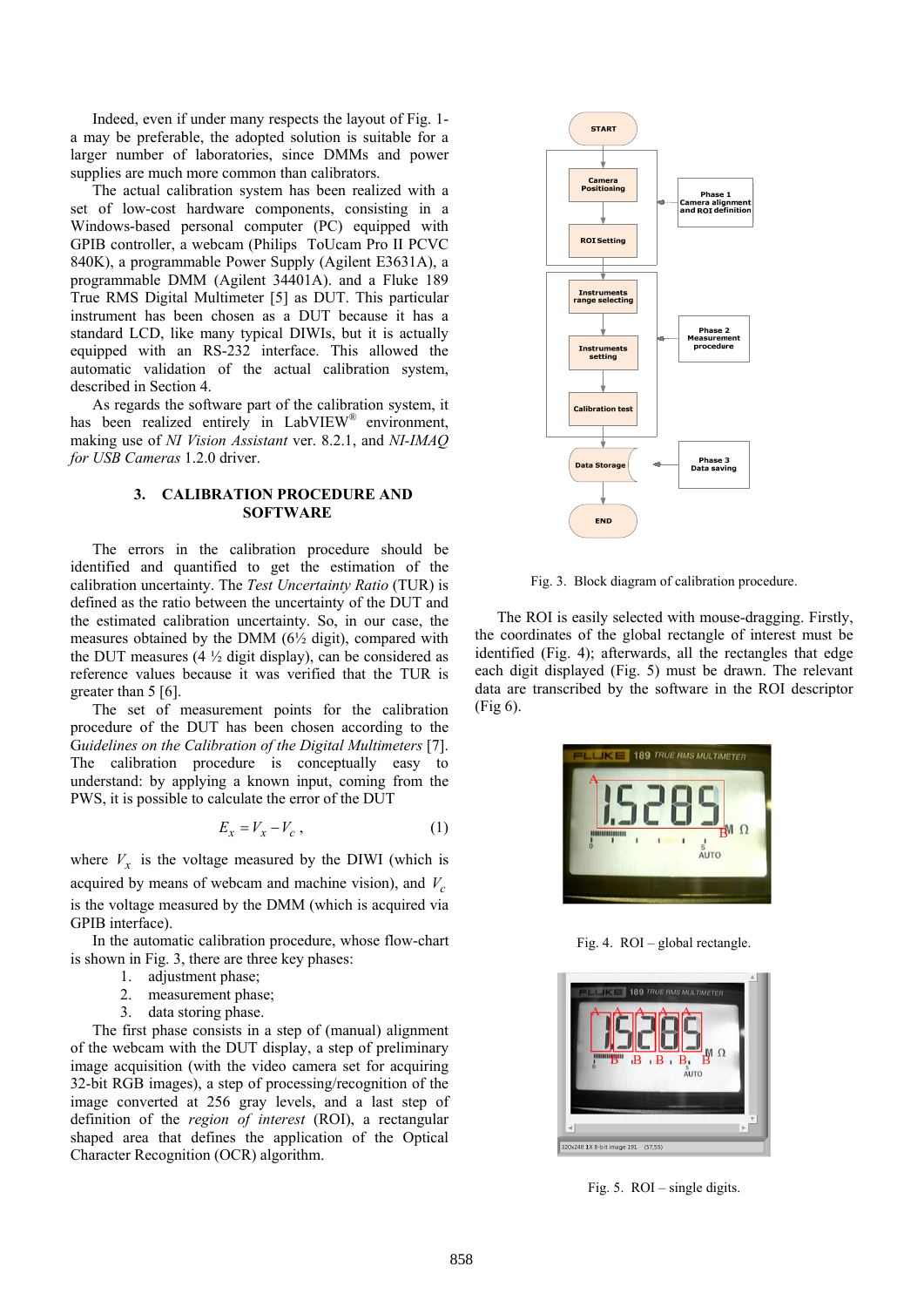

Fig. 6. ROI descriptor.

The second phase consists in a first step of settings of the measurement parameters, and a second step that carries out the calibration test.

In Fig. 7 the front panel relevant to the settings of the instruments is shown. The power supply range and the number of measurement cycles are set. Besides, the general instruments parameters, that enable them to communicate via GPIB interface, are fixed.



|  | Fig. 7. Setting panel. |  |
|--|------------------------|--|
|--|------------------------|--|

In Fig. 8 the block diagram of the calibration test is reported. N measurement cycles are performed, each including a phase in which raising voltage values are generated, and an identical phase with falling voltage values. This allows one to detect a possible hysteresis phenomenon in the DUT. In this phase also an evaluation of repeatability is carried out, according to the standard guidelines in [8].



Fig. 8. a) Block diagram of calibration test b) Flowchart of the raising measurements block (the falling measurements block is identical).

The third phase consists in inspecting the data obtained during the measurement phase, to check for possible obvious failures in performing the measurements, and saving the data.

### **4. VALIDATION OF THE OCR-BASED CALIBRATION SYSTEM**

It is know that OCR algorithms cannot guarantee a 100% reliable reading. For example, the recognition can be critically affected by the lighting of the LCD of the DUT. On the basis of this consideration, the calibration system has been validated – as regards the OCR subsystem – with a specific procedure.

Since the Fluke 189 DMM, chosen as a DUT, is equipped with an RS 232 serial port, it has been possible to compare the optically recognized values with the true measurements transmitted over the RS-232 interfaces. This is performed by a separate LabVIEW VI.

#### **5. RESULTS AND DISCUSSION**

Fig. 9 reports the results of three measurements cycles performed on the DUT, taken in the range [0, 5] V, with